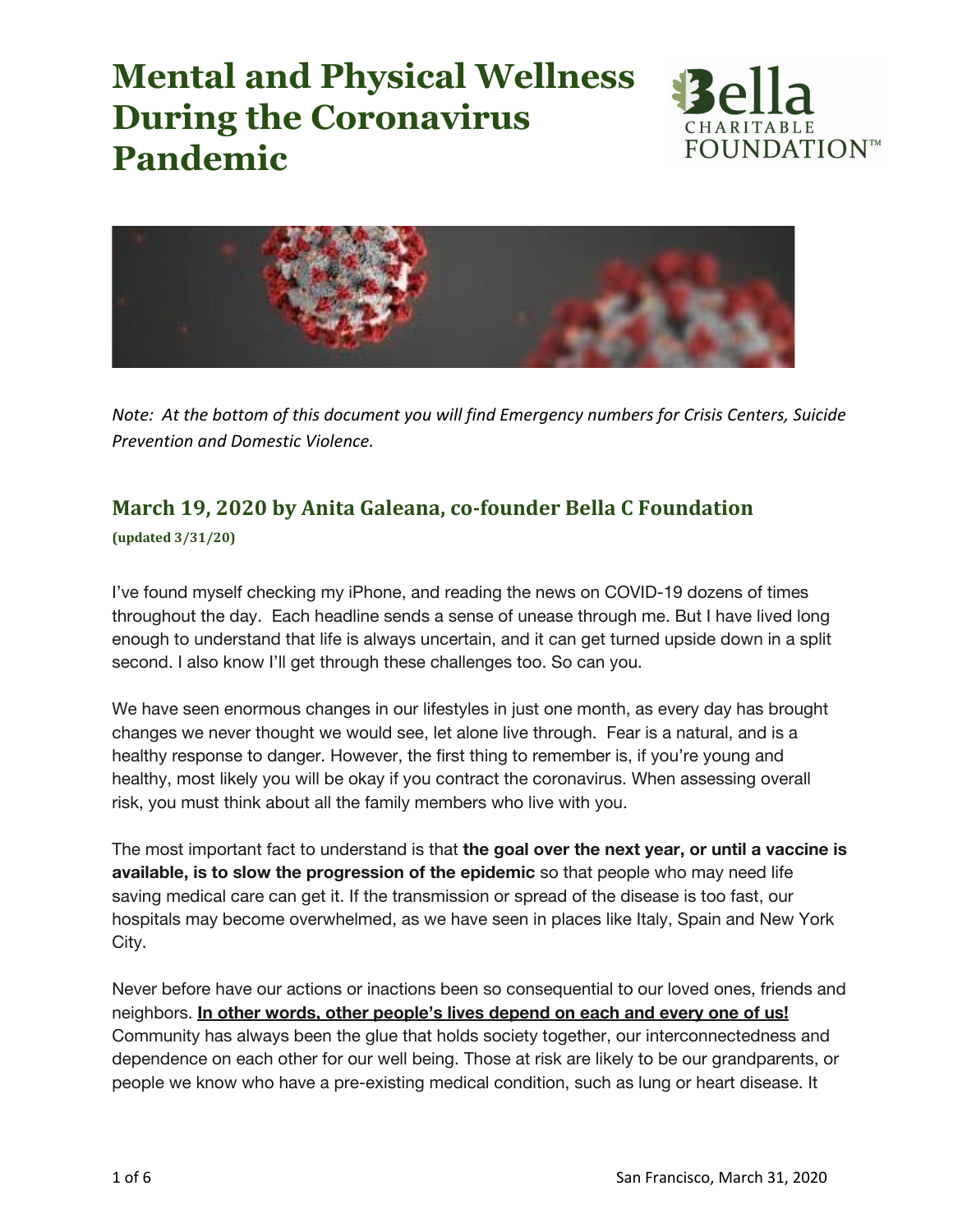

could be your neighbor who is battling cancer, or a child who has asthma, or your dad who has high blood pressure, that need your help. And **we can all help by staying home**.

At least 10 of my loved ones and close friends are in one of those high-risk categories. Many of my family is spread throughout the country and the world. So while I am very concerned for their safety, I don't give in to fear, or panic, nor do I let my mind get overwhelmed with what might happen to me, or my loved ones. I have to pay close attention to my feelings and the stress I hold in my body. I admit I've had a few moments of tears. However, my days of optimism and sense of peace still far out number the moments of sadness.

Oren Jay Sofer recently wrote, *"Spiritual and emotional maturity doesn't mean we never feel afraid. It means we have the capacity to self-soothe and see clearly during a crisis. It means we have enough* balance and wisdom to not freak out when things go haywire, nor to cut ourselves off in denial and *pretend we feel okay when we don't."*

### **Strategies to Stay Healthy, Both physically and Mentally.**

- 1. Take one day at a time, and don't think about tomorrow.
- 2. Live every day in the moment and try to savor as many experiences throughout the day as you can. Think about how good it feels to take a warm shower in the morning. While on a walk (alone) think about how good it smells after a rain. Take a picture of those moments and share with someone. Take time to really enjoy every bit of a meal or even a snack. Use all your senses to savor as many moments as possible.
- 3. Spend time every day naming the things you are grateful for, such as: a warm blanket and the comfort of your bed, the company of your pet, your teachers who are keeping you engaged with learning, etc. Even if you only wrote down or thought about 3 things a day that you are grateful for, after a week your mood will be better.
- 4. If you're in school, but now find yourself taking all your classes on-line, our Bella Scholars recommend keeping a schedule. It doesn't have to be rigid, just commit to spending certain times of the day doing certain activities, with breaks in between. It's not the time to go "helter skelter" because we all feel better when we have a rhythm to our day. Here's an example: Morning- make a to-do list, eat breakfast 11a.m.-3 p.m. school work (with a break for lunch, another to walk the dog, or snuggle with your cat). The rest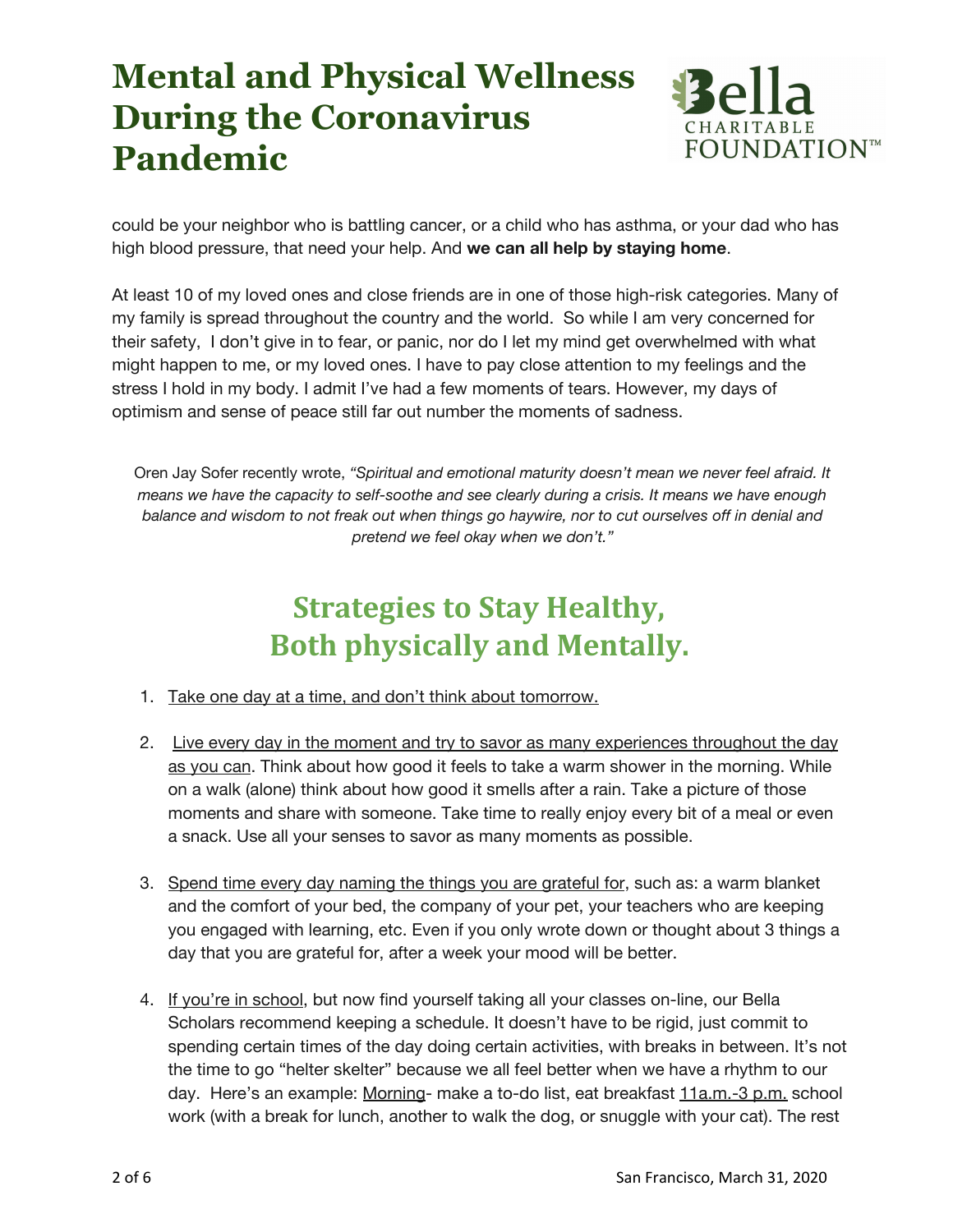

of the day can be flexible, spending time connecting with family and friends, Facetime with a friend while you watch the same movie, make something new, paint/draw, bake, cook for your family, etc. End the day with adding the things you didn't accomplish to the top of your to-do list. Name 3 things you are grateful for.

- 5. Learn the facts about COVID-19 (not hearsay, IG, FB or text messages) Learn by reading from reputable scientific sources e.g. <https://www.cdc.gov/coronavirus/2019-ncov/index.html>
- 6. Put down all electronics, especially smart phones and turn off the news/t.v. if you feel anxious.
- 7. Call, text or email loved ones to check in
- 8. Spend quiet time alone, just sitting for at least 10 minutes a day. Try meditating. There are lots of free Apps and YouTube videos that explain how and why.
- 9. Don't catastrophize or imagine a catastrophe out of what might or might not happen
- 10. Get plenty of sleep, drink water, and eat well.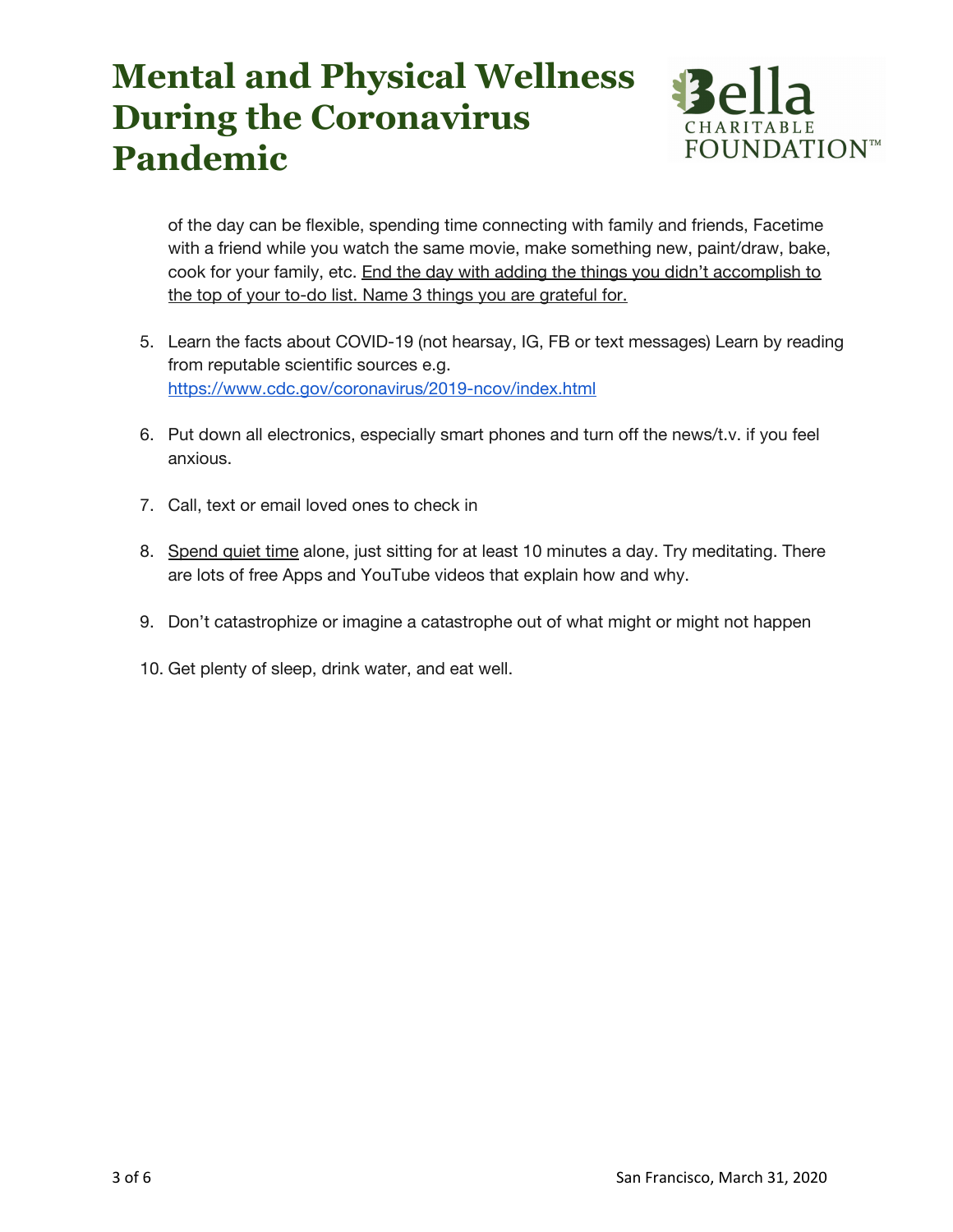

**The following gives updated information on the spread of the virus worldwide with the number of recovered and active cases: March 31, 2020**



### <https://bit.ly/CV19-VirusMap>

**SOURCE: Copyright 2020 Johns Hopkins University, all rights reserved, provided to the public strictly for educational and academic research purposes.**

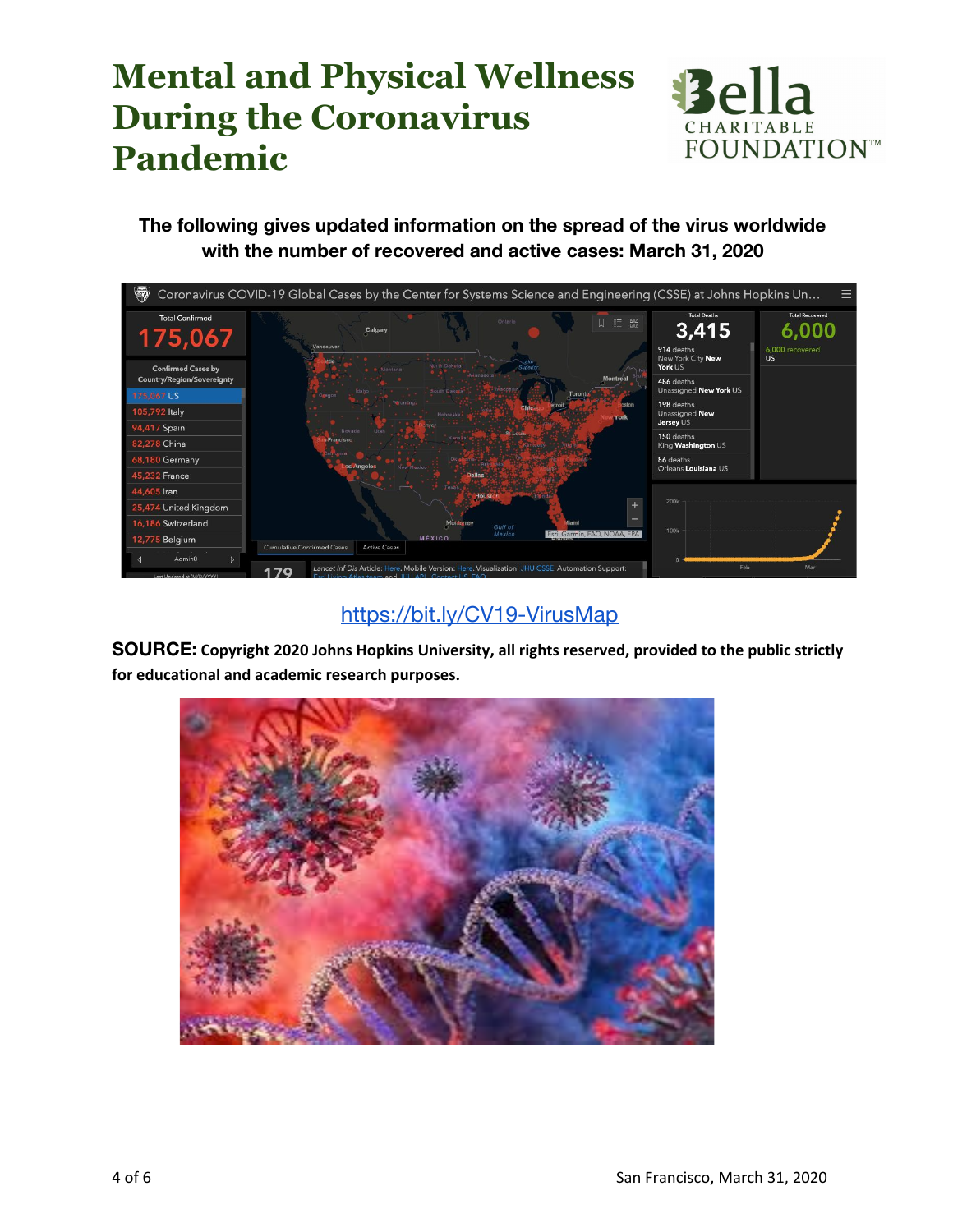

**The main goal of social distancing is to slow the rate of transmission of the virus. Every American needs to obey shelter in place and social distancing, until told otherwise.** The RED Line represents the lessening of new COVID-19 cases when people practice social distancing the majority of time.



**Bend it Like The Bay Area: [Bend it like the Bay Area: Doctors see flatter curve](https://www.politico.com/states/california/story/2020/03/30/bend-it-like-the-bay-area-doctors-see-flatter-curve-after-2-weeks-of-social-isolation-1269663) [after 2 weeks of social isolation](https://www.politico.com/states/california/story/2020/03/30/bend-it-like-the-bay-area-doctors-see-flatter-curve-after-2-weeks-of-social-isolation-1269663)**

**If we do our job right, the curve will keep flattening.**